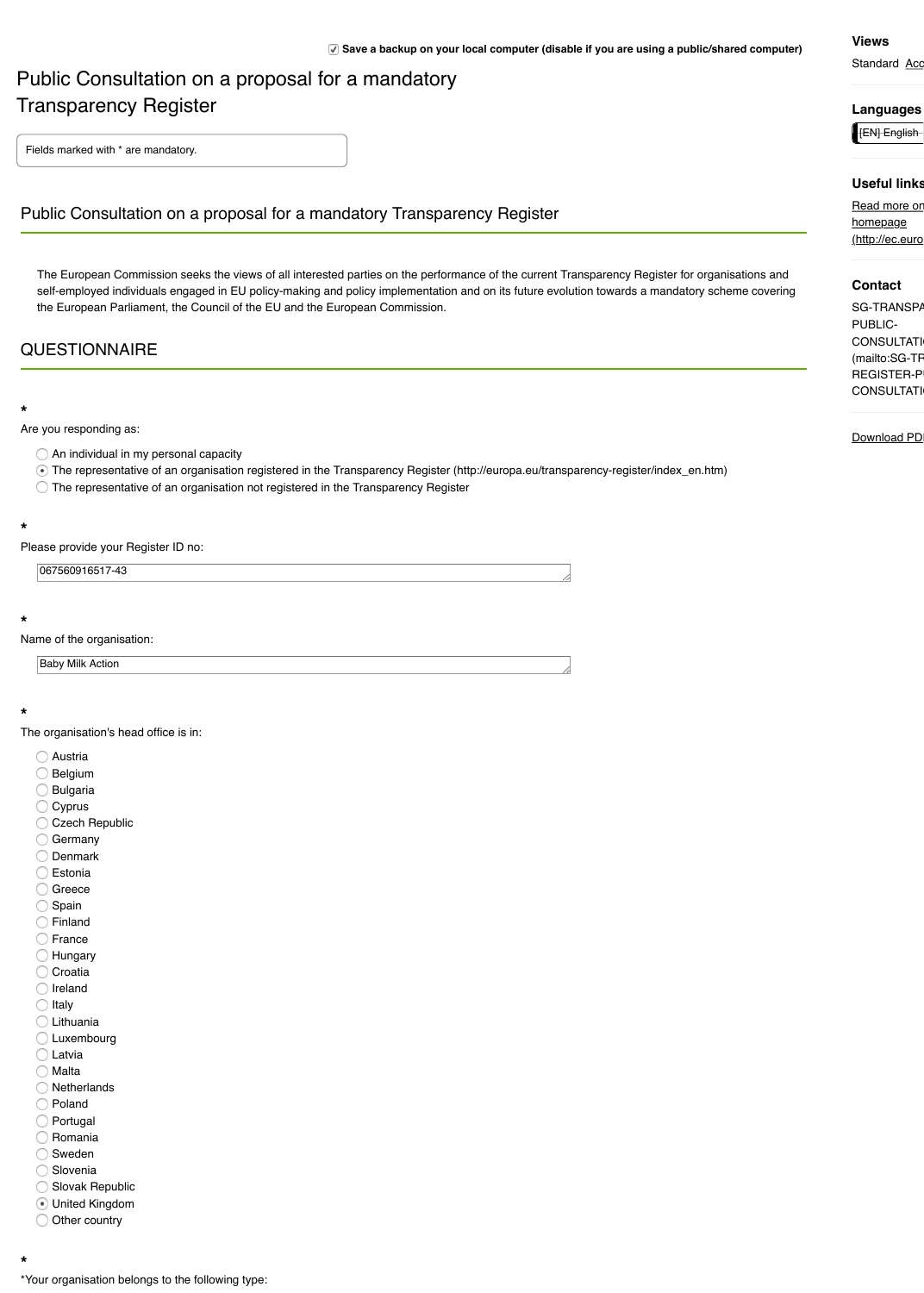# 1. Transparency and the EU

1.1 The EU institutions interact with a wide range of groups and organisations representing of the decision-making process to make sure that EU policies reflect the interests of citizens process must be transparent to allow for proper scrutiny and to ensure that the Union's institution

#### **\***

a) Do you agree that ethical and transparent lobbying helps policy development?

- **T** Fully agree
- **Partially agree**
- Disagree
- No opinion

Comments or suggestions (Optional)

```
3000 character(s) maximum (2914 characters left)
```
Transparency is important but only one step necessary to protect public policy setting

#### **\***

b) It is often said that achieving appropriate lobbying regulation is not just about transparency, i. makers are operating. Which of the below other principles do you also consider important for representatives?

More than one answer possible

- **■** Integrity
- $\Box$  Equality of access
- $\Box$  Other (please elaborate in the comments box below)
- □ No opinion

#### Comments or suggestions (Optional)

#### *3000 character(s) maximum (2828 characters left)*

Policy making should be made in the interest of people/humans. For profit industries should not be policy making. They can contribute to public consultations.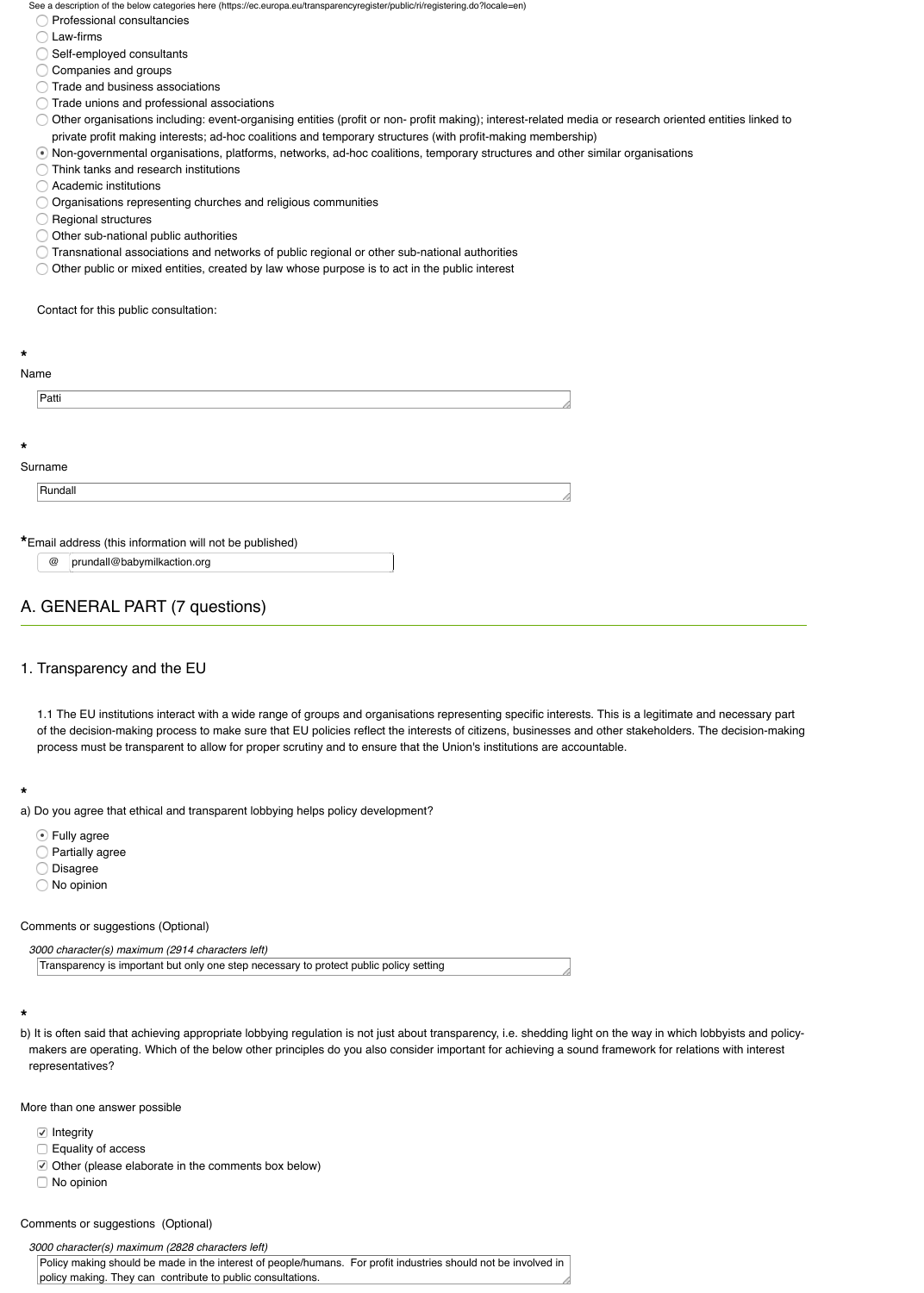2.1 Activities covered by the Register include lobbying, interest representation and advocacy. It covers all activities carried out to influence - directly or indirectly - policymaking, policy implementation and decision-making in the European Parliam are carried out or which channel or method of communication is used. This definition is appropriate:

- **C** Fully agree
- **Partially agree**
- O Disagree
- No opinion

## Comments or suggestions (Optional)

#### *3000 character(s) maximum (2912 characters left)*

I have not notice really detailed information about lobbying activities on the register

## **\***

- 2.2 The Register does not apply to certain entities, for example, churches and religious commu services, third countries' governments, international intergovernmental organisations and their representative offices do not have to register but can register if they wish to do so. On the other and cities as well as to associations and networks created to represent them. The scope of the Register should be:
	- $\bigcirc$  Changed to exclude certain types of entities (please elaborate in the comments box below
	- Changed to include certain types of entities (please elaborate in the comments box belov
	- $\bigcirc$  Preserved the same as currently
	- O No opinion

## Comments or suggestions (Optional)

*3000 character(s) maximum (2865 characters left)*

It should include Public Private Partnerships such as Scaling Up Nutrition, Venture Philanthropies involved in lobbying.

# 3. Register website

3.1 What is your impression of the Register website (http://ec.europa.eu/transparencyregister/p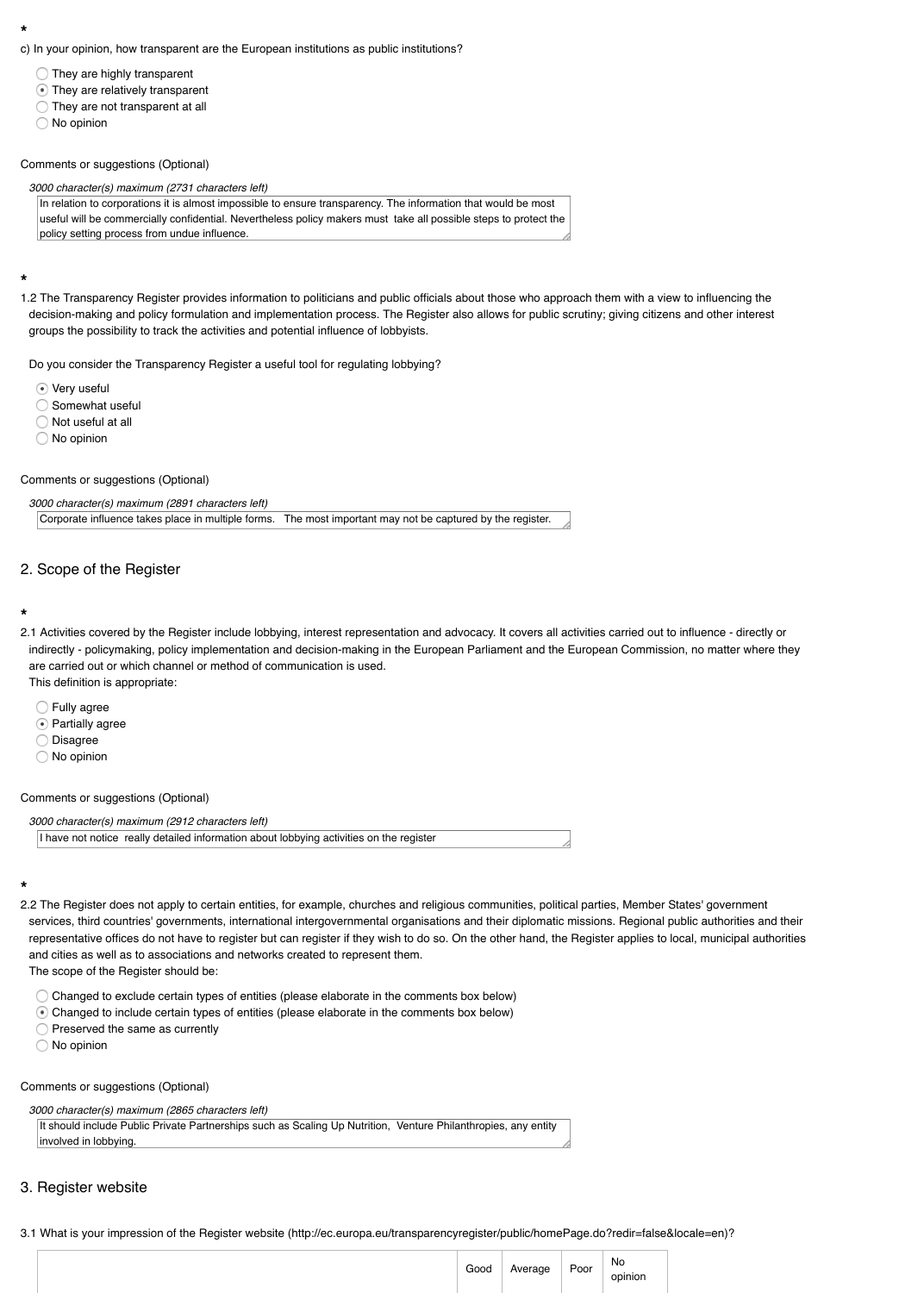Part B includes questions that require a certain knowledge of the T (optional).

#### **\***

### **Do you want to proceed to Part B ?**

- Yes
- No

# B. SPECIFIC PART (13 questions)

## 1. Structure of the Register

#### **\***

- 1.1 The Register invites organisations to sign up under a particular section, for example, profes (Annex I of the Interinstitutional Agreement (http://eur-lex.europa.eu/legal-content/en/TXT/?ur Have you encountered any difficulties with this categorisation?
	- Yes
	- ⊙ No
	- O No opinion

#### Comments or suggestions (Optional)

*3000 character(s) maximum (3000 characters left)*

## 2. Data disclosure and quality

#### **\***

2.1 Entities joining the Register are asked to provide certain information (contact details, goals fields of interest, membership, financial data, etc) in order to identify the profile, the capacity of Interinstitutional Agreement (http://eur-lex.europa.eu/legal-content/en/TXT/?uri=uriserv:OJ.L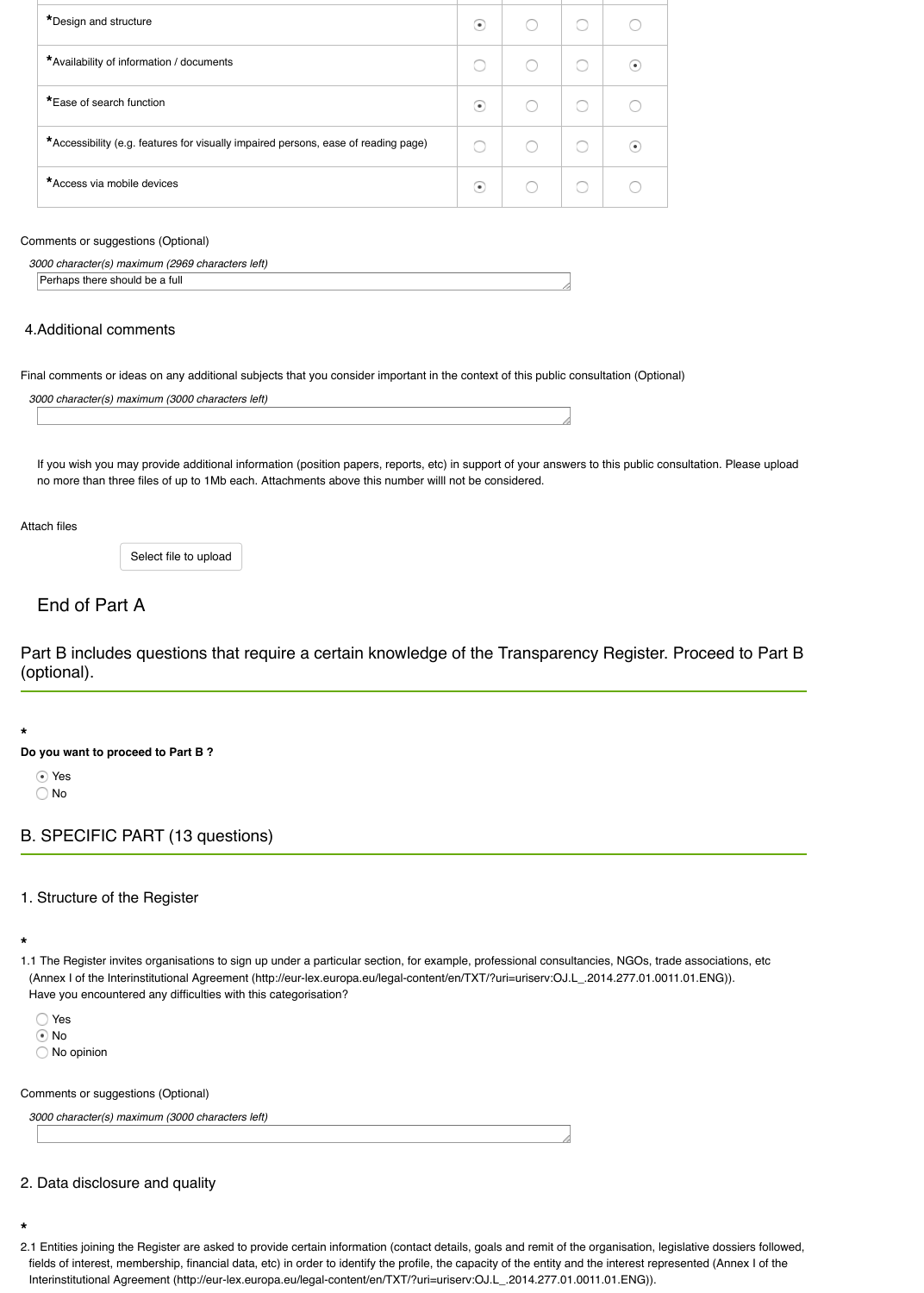*3000 character(s) maximum (2911 characters left)*

To capture the nature of influence the forms would probably need to be more complicated.

#### **\***

- 2.4 What is your impression of the overall data quality in the Register:
	- Good
	- Average
	- Poor
	- **■** No opinion

Comments or suggestions (Optional)

*3000 character(s) maximum (2923 characters left)*

I don't know the register well enough to answer. It needs a careful analysis.

# 3. Code of Conduct and procedure for Alerts and Complaints

#### **\***

3.1 The Code of Conduct sets out the rules for all those who register and establishes the under with the EU institutions (Annex III of the Interinstitutional Agreement (http://eur-lex.europa.eu/ uri=uriserv:OJ.L\_.2014.277.01.0011.01.ENG)).

The Code is based on a sound set of rules and principles:

- **C** Fully agree
- Partially agree
- O Disagree
- $\odot$  No opinion

Comments or suggestions (Optional)

*3000 character(s) maximum (2923 characters left)*

I don't know the register well enough to answer. It needs a careful analysis.

3.2 Anyone may trigger an alert or make a complaint about possible breaches of the Code of relate to more serious breaches of behavioural nature (Annex IV of the Interinstitutional Agreement).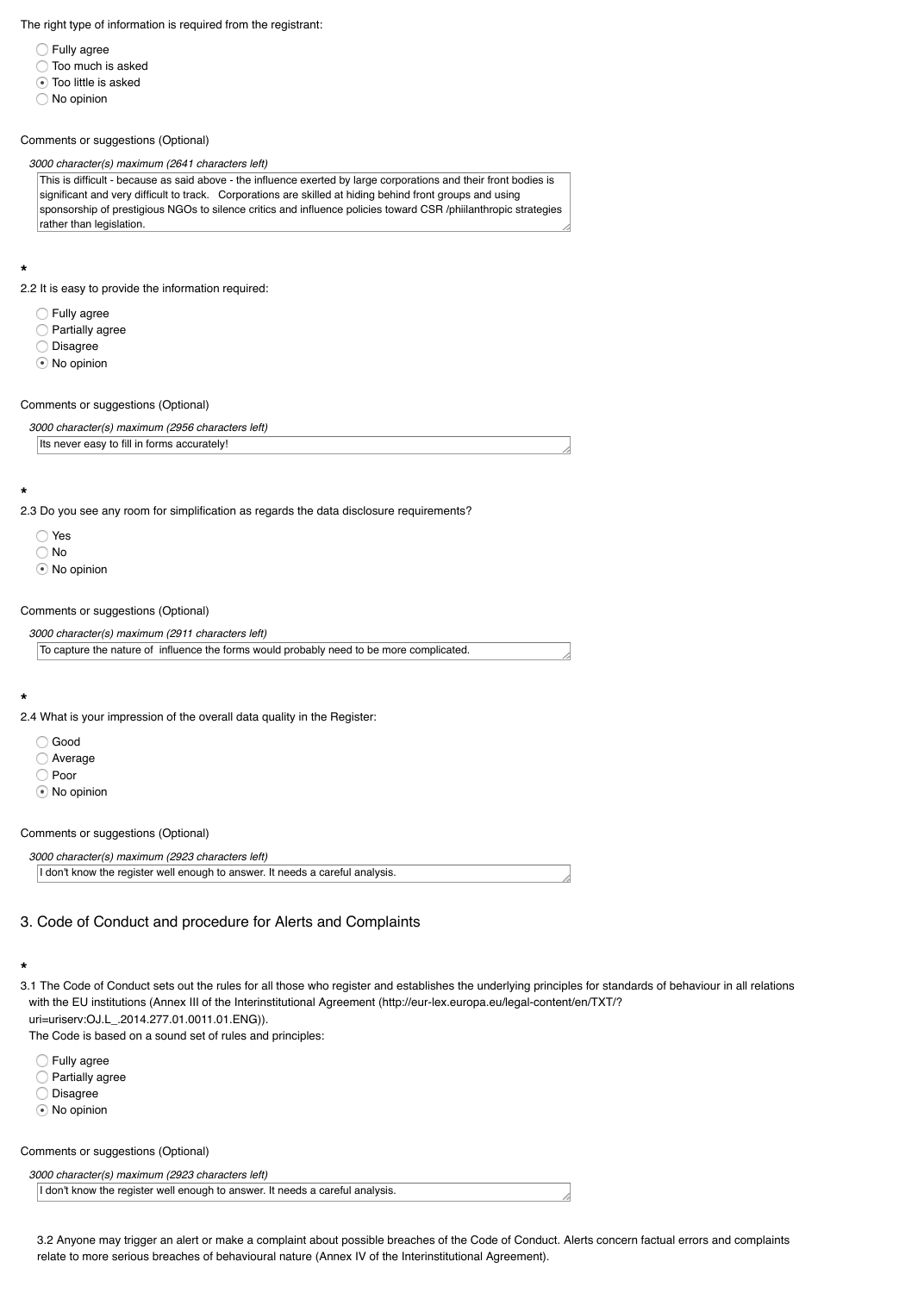| *Updating process (annual & partial)             |  |
|--------------------------------------------------|--|
|                                                  |  |
| Comments or suggestions (Optional)               |  |
| 3000 character(s) maximum (3000 characters left) |  |

## 5. Current advantages linked to registration

5.1 The European Parliament and the European Commission currently offer certain practical ad Commission has also announced its intention to soon amend its rules on Expert groups to link Which of these advantages are important to you?

### In the European Parliament (EP)

|                                                                                                                                                                          | Very<br>important | Somewhat<br>important |
|--------------------------------------------------------------------------------------------------------------------------------------------------------------------------|-------------------|-----------------------|
| *Access to Parliament buildings: long-term access passes to<br>the EP's premises are only issued to individuals representing, or<br>working for registered organisations | ٠                 |                       |
| *Committee public hearings: guests invited to speak at a<br>hearing need to be registered                                                                                | ٠                 |                       |
| *Patronage: Parliament does not grant its patronage to relevant<br>organisations that are not registered                                                                 | ٠                 |                       |

#### In the European Commission

|  | Very<br>important | Somewha<br>important |
|--|-------------------|----------------------|
|  |                   |                      |